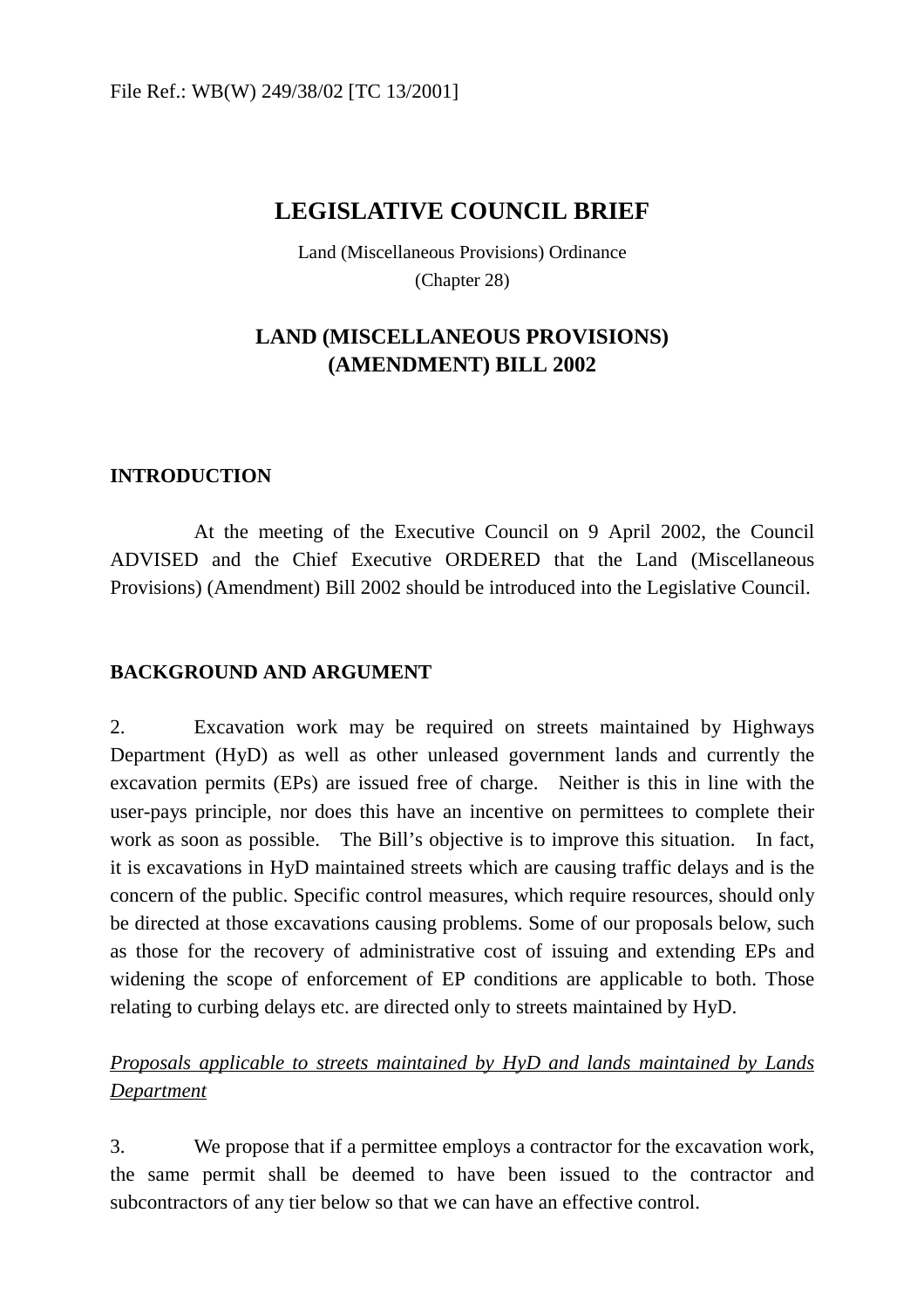4. We also propose that a permittee may nominate his contractor as a nominated permittee by sending a notice of nomination to the Authority. If the contractor consents to such nomination and the Authority approves the nomination, then the contractor becomes a nominated permittee. The permittee and the nominated permittee shall be liable for breach of their respective conditions as stated in the EP, but if no contractor consents to nomination, the permittee himself will remain liable for all breaches.

5. We also propose to recover administrative costs on a full cost recovery basis. Together with economic charge based on the principles stated below, we propose the fee structure at Annex A with cost computation at Annex B.

6. We also propose to change the maximum fine on conviction of making or maintaining an excavation without an EP or not in accordance with an EP from \$5,000 to \$50,000 to reflect the inflation over the past 30 years. We have not changed the 6 months of jail sentence for making or maintaining an excavation without an EP.

7. For administrative convenience, we propose to designate the Director of Highways as the Authority for the control of excavations in streets maintained by the HyD, and the Director of Lands as the Authority for other unleased government lands.

8. We propose statutory provisions to provide for the use of computer records of the Authority as evidence in court proceedings.

9. To preserve the rights of the existing permit holders, the proposed amendments do not apply to applications for EPs which are received before the commencement date of the new legislation, or excavations made pursuant to EPs which are in force immediately before, and will continue to be in force after, the commencement date of the new legislation, or EPs the application of which is made before the commencement date of the new legislation.

#### *Proposals specifically applicable to streets maintained by HyD*

10. We propose a scheme for charging economic costs in excavations in streets maintained by HyD based on the following principles:

 A B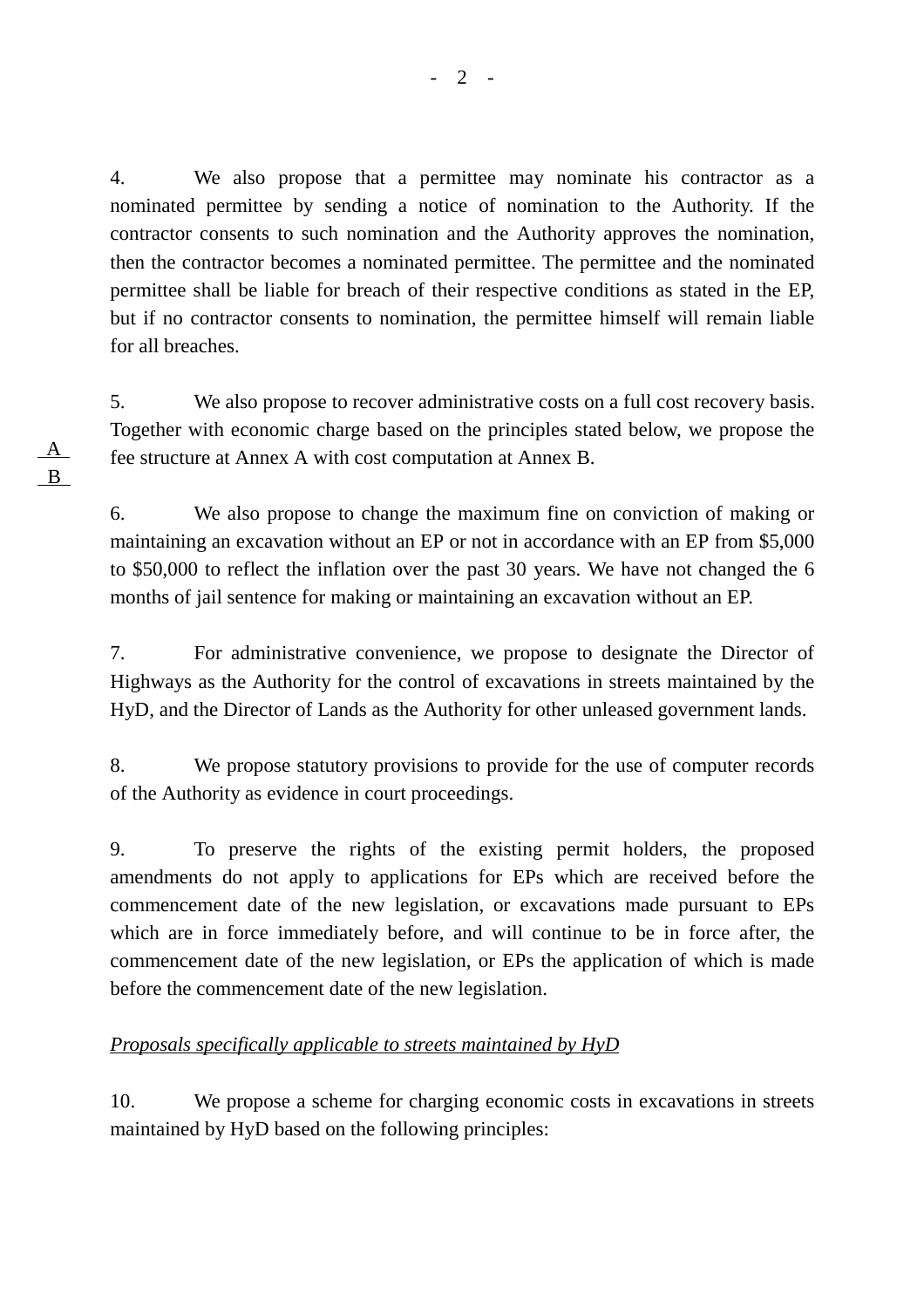- (a) All streets maintained by HyD in Hong Kong are to be divided into 3 categories, namely, "strategic streets", "sensitive streets" and "remaining streets". The classification is based on the likely traffic impact an excavation can cause in that category of street. The methodology of classification is set out on page 3 of Annex B.
- (b) The economic costs of each category is based on a weighted average of traffic delay costs from sampled road section within that particular category.
- (c) For excavation affecting carriageways which will cause traffic delays, EP holders will be charged for economic costs according to the category of streets for any extension beyond an 'initial period' decided by the Director of Highways. The economic costs will only be charged on an extension of an excavation permit and costs paid may be refunded if (i) the extension is caused by reasons other than the fault of a permittee, its contractors or employees, or (ii) a permittee completes the excavation before the extended expiry date.
- (d) Disagreement on the permit period and decisions on refund of economic costs are subject to a multi-tier statutory review mechanism within HyD. But only cases on refund of economic costs can be further appealed to the Administrative Appeals Board. This arrangement can ensure a reasonable number of cases is handled by each tier of the mechanism.
- (e) Economic costs is not charged for excavations in unleased land maintained by Director of Lands.

11. We also propose that the requirement to obtain EP for excavation in streets maintained by the HyD is to be made binding on Government, and when EP is obtained by a Government department, the department shall pay the prescribed fees and economic charges, and be bound by the permittee's conditions of EP.

12. We also propose where Government departments excavate without an EP or breach its conditions, it is subject to a reporting mechanism similar to that under the Section 3 of the Environmental Impact Assessment Ordinance, except the report is to be made to the Secretary for Works, instead of the Chief Secretary. The Secretary for Works will investigate the case, and if found true, will ensure the best practicable steps are taken to prevent recurrence.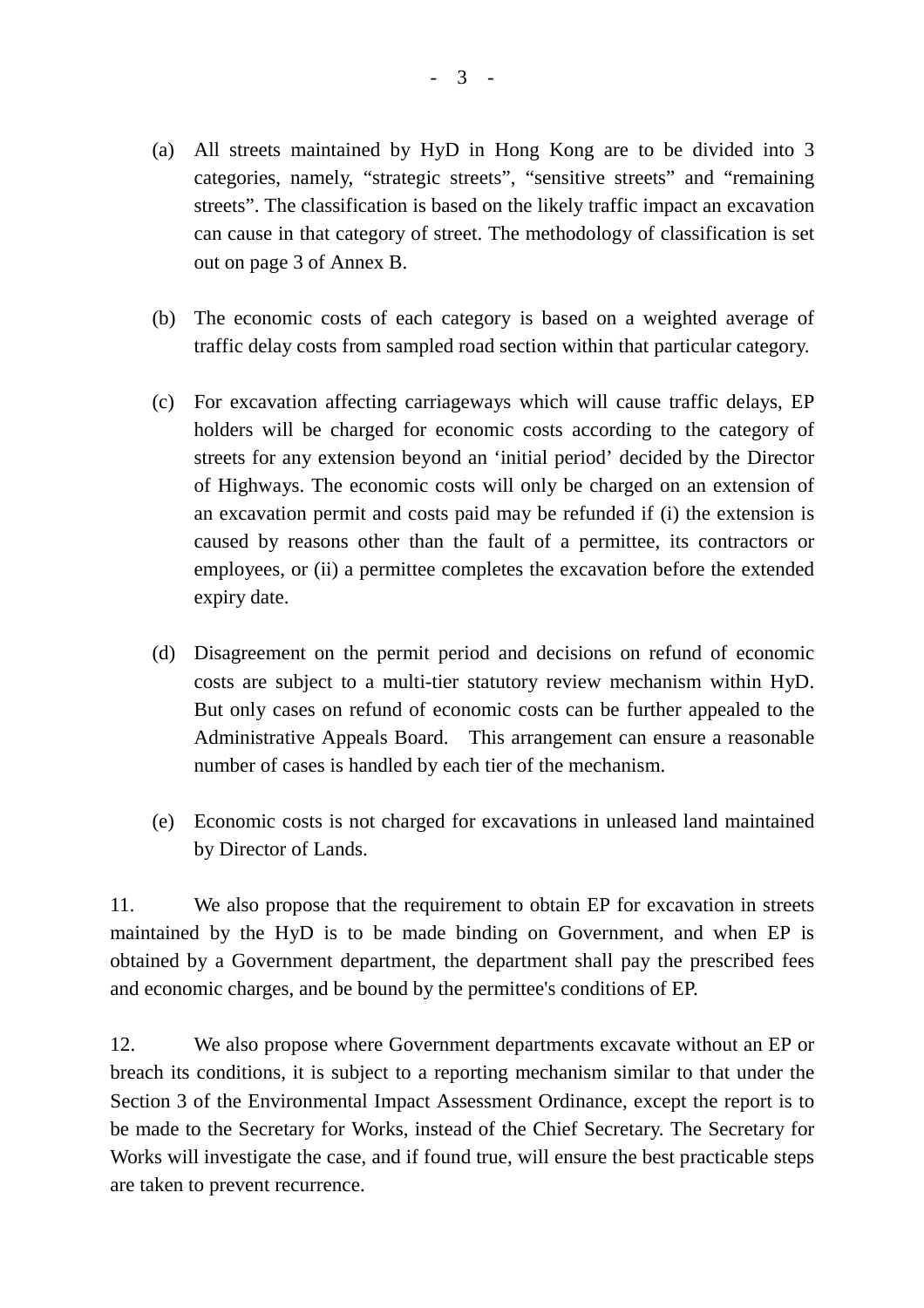13. We also propose to make statutory provisions to allow for emergency excavations.

#### **THE BILL**

- 14. The main provisions of the Bill, which is to be gazetted soon, are as follows:
	- (a) **Clause 3** adds new section 2A to the Land (Miscellaneous Provisions) Ordinance ("Ordinance") to define the scope of application of the Ordinance to the Government.
	- (b) **Clause 4** substitutes Part III of the existing Ordinance by replacing it with 22 provisions (sections 8 to 10, 10A to 10S). The main provisions are as follows:
		- (i) The new section 9 restricts the scope of application of certain clauses to excavations on street maintained by the HyD.
		- (ii) The new section 10 consolidates the existing regime on the control of excavations in unleased land. It revises the penalty for breach of permit conditions and defines the respective liabilities of a permittee and a nominated permittee for breach of EP conditions.
		- (iii) The new section 10A provides for the issue of principal excavation permits and charging of prescribed fees, which include economic costs.
		- (iv) The new sections 10B and 10C establish a new regime for the control of emergency excavation and charging of prescribed fee.
		- (v) The new section 10D provides for refusal of issue of excavation permits.
		- (vi) The new section 10E provides for the deemed issue of excavation permits to the contractors or subcontractors of a permittee.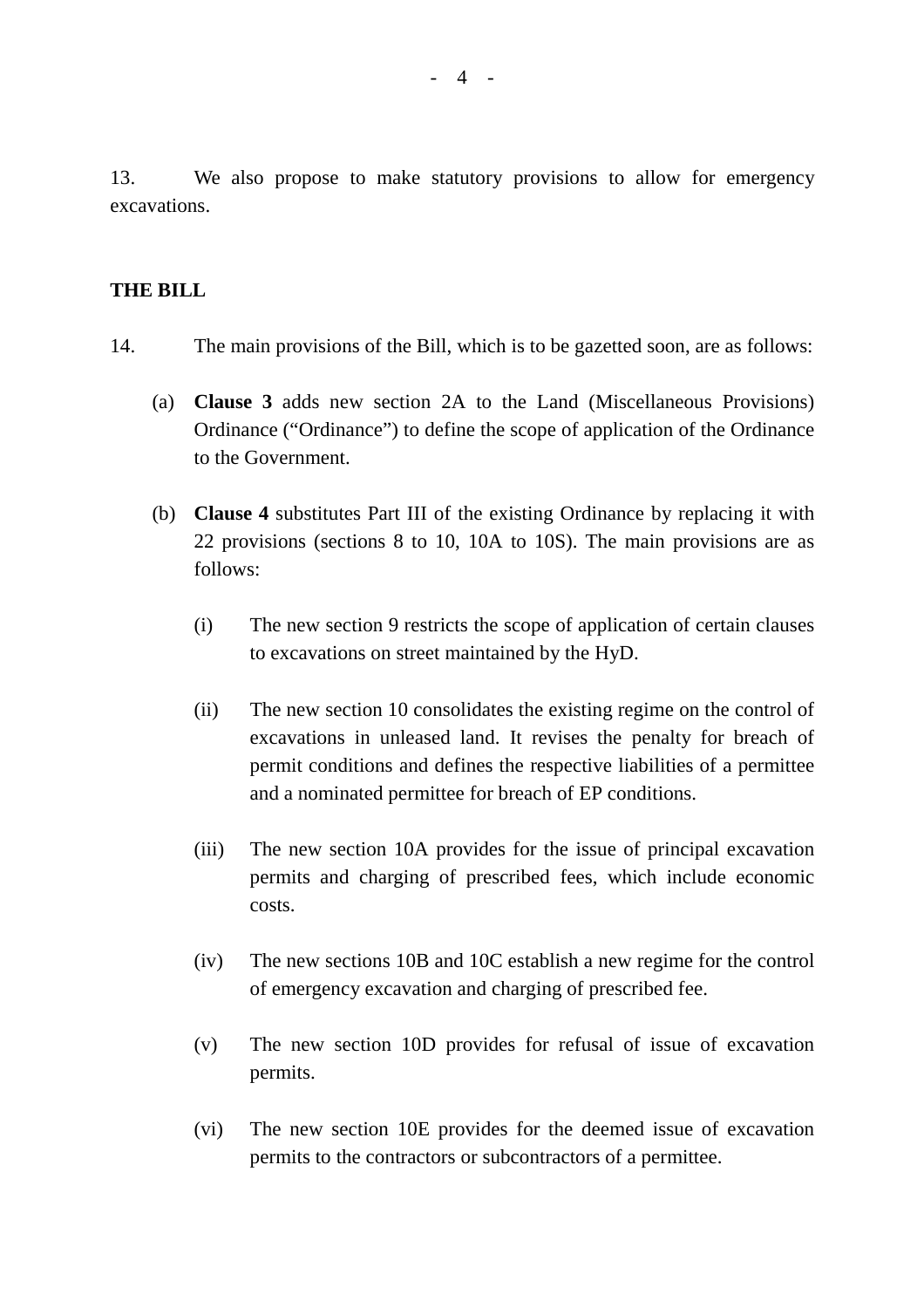- (vii) The new section 10K provides for refund of daily fee and economic charges in certain circumstances.
- (viii) The new sections 10L to 10N provides for setting up a review mechanism within HyD and details of the Review Board and Review Panel.
- (ix) The new sections 10O and 10P transfer the existing duty to reinstate land and reimburse the Authority the cost of provision of safety facilities to a permittee.
- (x) The new section 10Q imposes a new statutory duty on both the permittee and nominated permittee to provide safety precautions and specifies the penalty for failing to do so.
- (c) **Clause 5** adds new section 16C to provide for the use of computer records as evidence in court proceedings.
- (d) **Clause 7** adds new section 18B to provide for appeals to the Administration Appeals Board against a decision made by the Director of Highways in relation to the refund of economic costs.
- (e) **Clause 8** adds new subsection to section 19 of the principal Ordinance to empower the Chief Executive in Council to fix prescribed fee at certain level to provide for the recovery of administrative costs, and economic costs of traffic delays in carriageways caused by excavations in streets.
- (f) **Clause 10** sets out the transitional arrangements for existing excavations and applications for EPs that are made before the commencement of this Ordinance.
- (g) **Clauses 11 and 14** amend the Land (Miscellaneous Provisions) Regulations to specify the fees payable for the issue and extension of a principal EP, and the fee payable for the initial period of a principal emergency EP.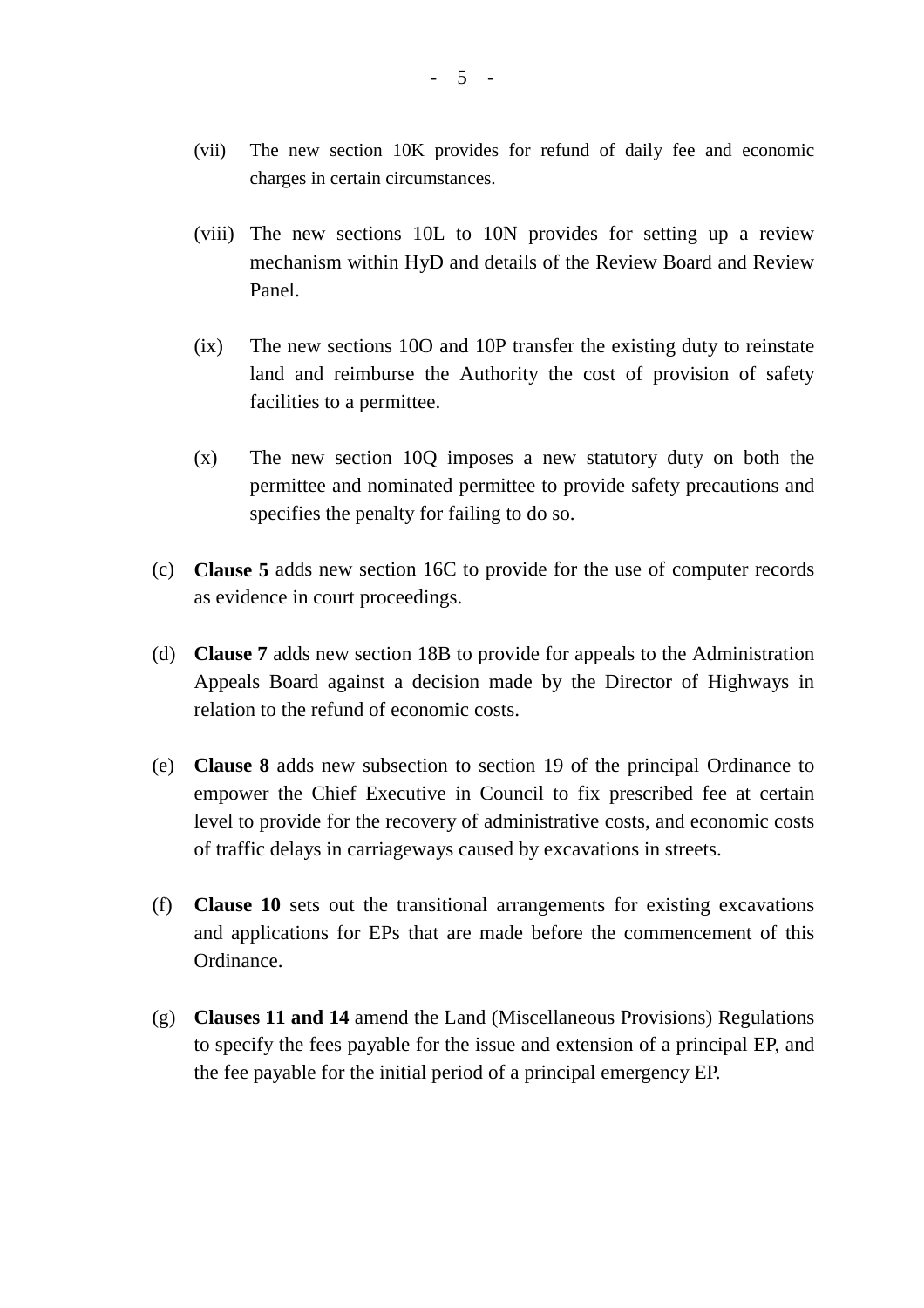#### **PUBLIC CONSULTATION**

15. In respect of excavation in streets maintained by HyD, we have consulted the utilities and the construction industry. They are reluctant to pay fees in the current economic climate. In addition, they have concern on the setting of the initial period, excessive penalty for breach of some of the EP conditions, and delays beyond their control. They doubt if HyD is able to enforce the EP conditions without bias. We will set up a statutory multi-tier review mechanism to deal with dissatisfaction with permit period; we will modify the EP conditions so that they cover only technical matters and with penalty of fine only for their breach, moving those matters affecting safety which should carry prison sentence as well to the legislation itself; we have empowered the Authority to refund economic costs for extensions which are beyond the permittee's control, a statutory multi-tier mechanism is provided to review decision on refund of economic costs, plus a channel for final appeal to the Administrative Appeals Board. We do not see the argument strong enough to warrant a separate enforcement agent of the EP conditions, as that will incur additional resources.

16. We have also consulted the LegCo Panel on Planning, Lands and Works. Generally, some members have shown support to the bill as it may shorten the delays in excavations in streets maintained by HyD, some of them have echoed the concern of the utility undertakings and construction industry, and demand for incriminating Government or its officials on criminal offences related to excavations in streets maintained by HyD. We do not recommend imposing criminal liability on government departments as it is unlikely that government departments or government officials in the process of discharging their public duties would contravene the Ordinance or breach the EP conditions, given that there is no commercial incentive for them to do so. D of J has also advised against imposing criminal liability on government departments as it would depart from our usual practice of not placing criminal liability on the government or government departments (through the machinery of prosecution in SAR courts). Moreover, D of J considers that such an approach would raise complex questions of procedure and efficacy (e.g. a government department cannot be imprisoned). Coupled with the proposed reporting mechanism, there are effective means to ensure the government's compliance with applicable statutory requirements, such as accountability to LegCo and monitoring by the Ombudsman.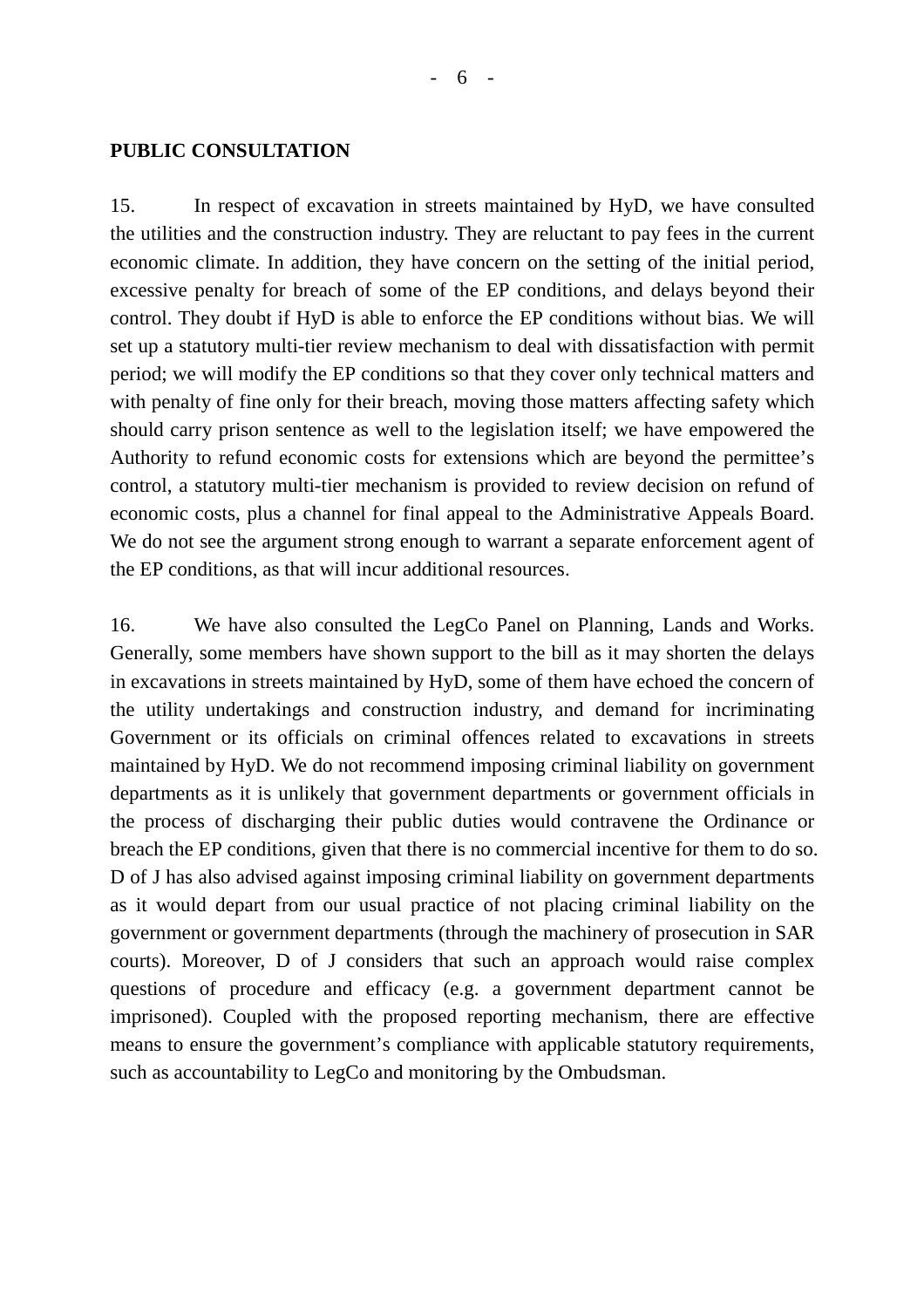#### **BASIC LAW IMPLICATIONS**

17. The Department of Justice (D of J) advises that the Bill does not conflict with those provisions of the Basic Law carrying no human rights implications.

#### **HUMAN RIGHTS IMPLICATIONS**

18. The D of J advises that the Bill is consistent with the human rights provisions of the Basic Law.

#### **BINDING EFFECT OF THE LEGISLATION**

19. Part III of the Land (Miscellaneous Provisions) Ordinance (as amended) binds Government in so far as it relates to excavations in unleased land which is a street maintained by the Highways Department. In effect, Government departments who intend to carry out excavation on those streets have to apply for an EP, pay the prescribed fees and bound by the conditions of an EP. However, the departments will not be subject to criminal proceedings but instead they will be subject to a reporting mechanism to the Secretary for Works.

#### **FINANCIAL AND STAFFING IMPLICATIONS**

20. It is difficult to forecast the amount of extensions when the scheme is implemented. Assuming the amount of extensions is reduced by 90%, the annual revenue generated is about \$269 million with \$159 million from charging for administrative cost and \$ 110 million from economic costs.

21. Some \$9.4 million has been earmarked for 11 additional civil service staff and 12 non-civil service staff in Highways Department for collection of EP fees, performing regulatory control and prosecution, and stepping up the frequency of inspection. Of this, \$8.4 million for 8 civil service staff and 12 non-civil service staff is time limited to fiscal year of 2004-05.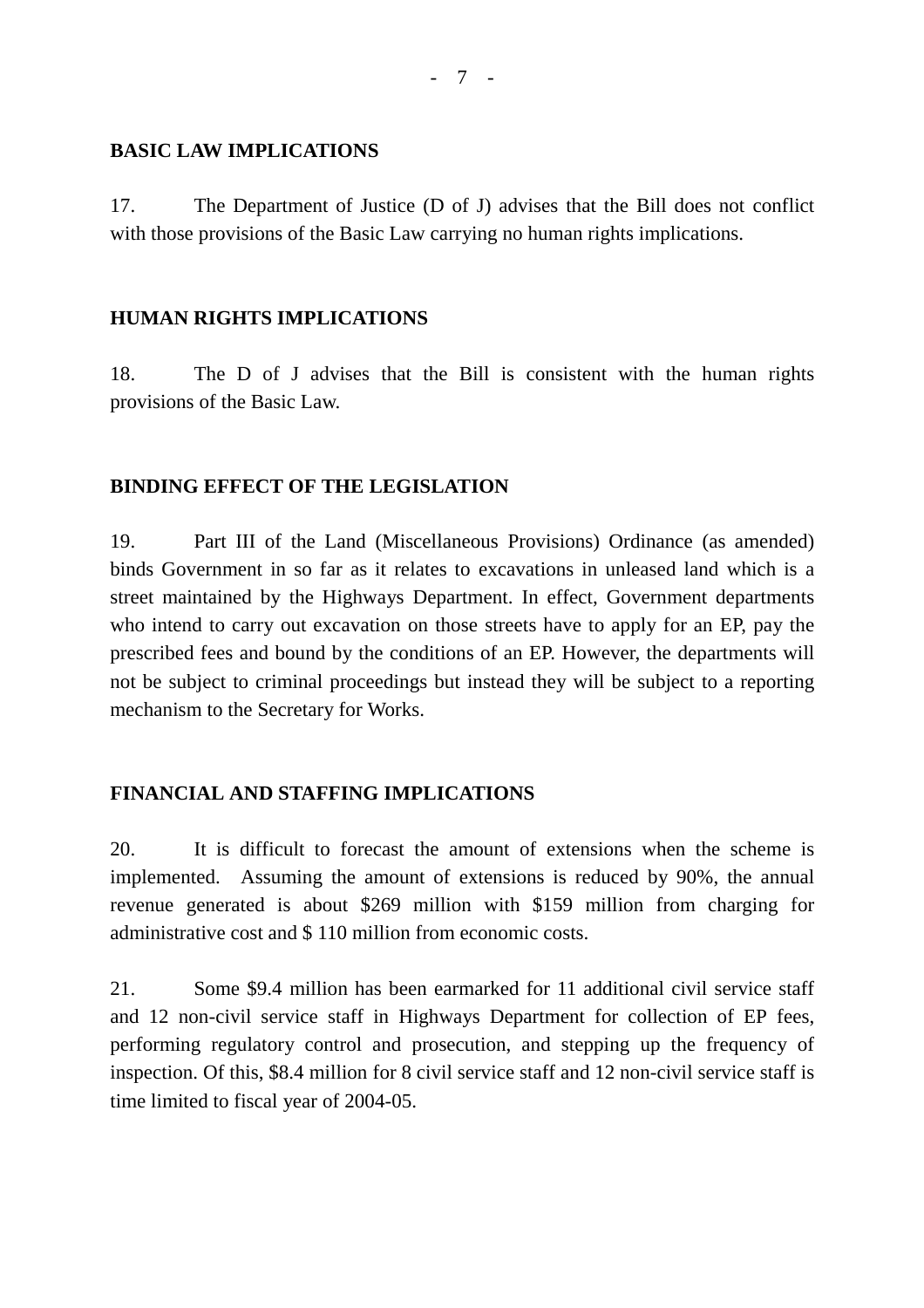#### **ECONOMIC IMPLICATIONS**

22. The economic cost charging scheme is expected to discourage delays in completions of street excavations. This should generate benefits to the community in terms of smooth traffic flow. As the proposed fees represent only a minute portion of the operating costs of the industry, there will be no significant cost burden on the parties concerned.

#### **SUSTAINABILITY IMPLICATIONS**

23. The proposal would not have significant sustainability implications. It would help reduce road congestion and bring about some improvement to the environment and traffic mobility at street level.

#### **ENVIRONMENTAL IMPLICATIONS**

24. The proposal would not have significant environmental implications. Standard pollution control measures will be incorporated into excavation works to minimize environmental impacts.

#### **LEGISLATIVE TIMETABLE**

25. The legislative timetable will be-

| Publication in the Gazette |                                                                              |     | 12 April 2002  |
|----------------------------|------------------------------------------------------------------------------|-----|----------------|
| Reading debate             | First Reading<br>commencement of Second                                      | and | 24 April 2002  |
|                            | Resumption of Second<br>Reading debate, committee<br>stage and Third Reading |     | to be notified |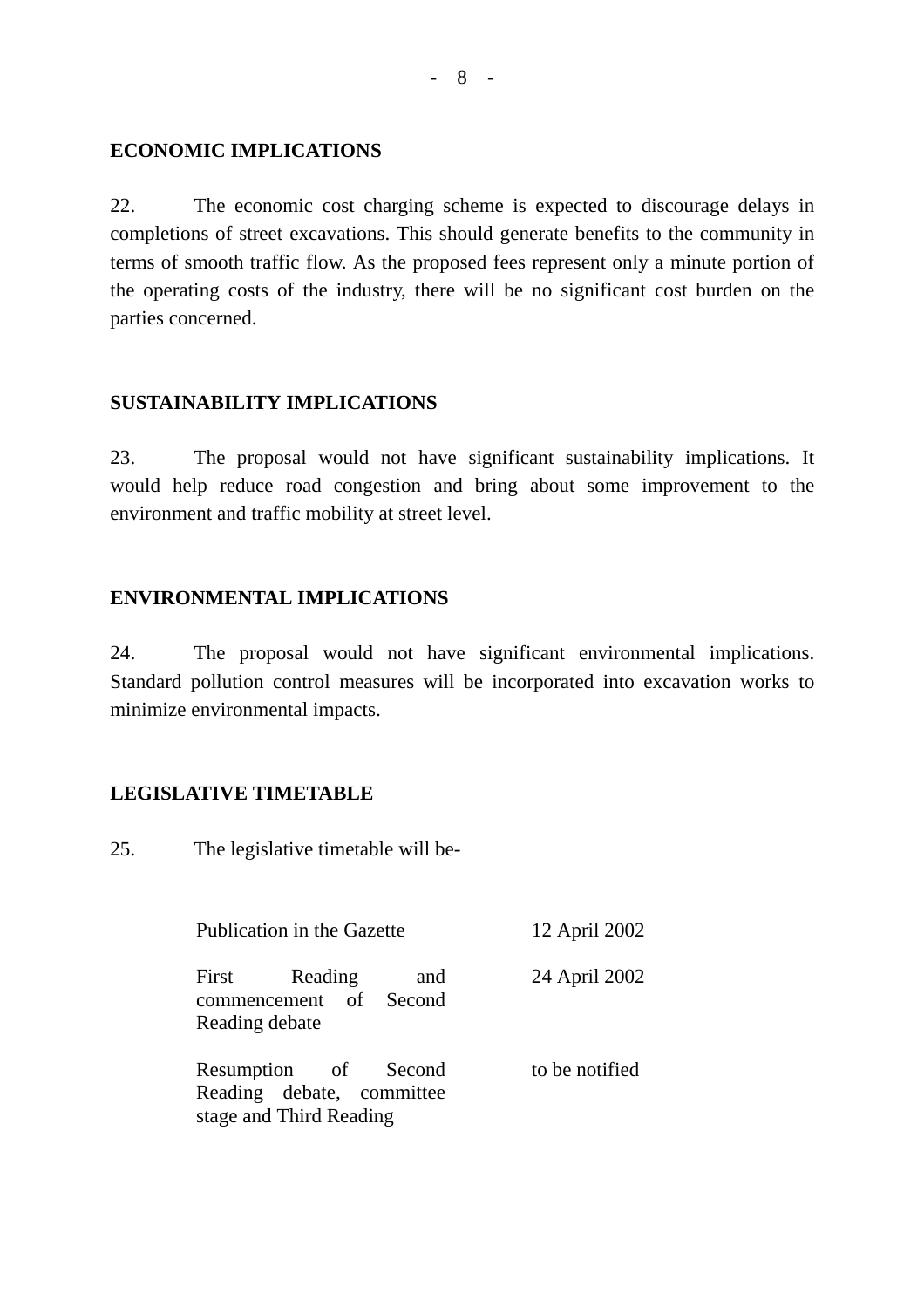#### **PUBLICITY**

26. Besides this LegCo Brief, there will be a press release, and a spokesman available to handle press enquiries.

### **ENQUIRIES**

27. Enquiries on this subject can be made to Mr C S Wai, Principal Assistant Secretary, Works Bureau on telephone number 2848 2704.

**Works Bureau 10 April 2002**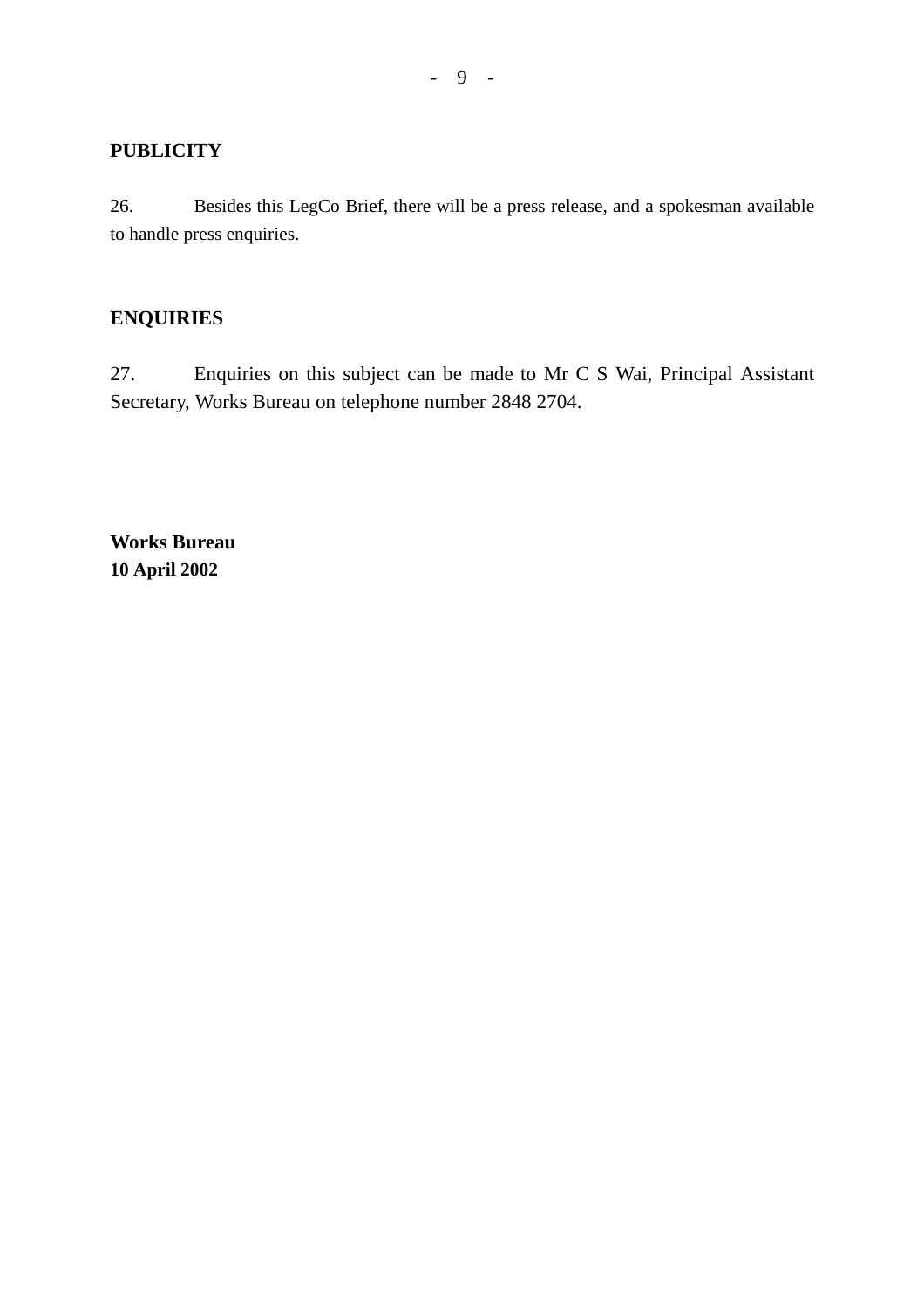| <b>Revised Proposed Fees for Excavation (Recovery of Administrative Costs)</b>      |                                                           |                                                                     |  |
|-------------------------------------------------------------------------------------|-----------------------------------------------------------|---------------------------------------------------------------------|--|
| <b>Description</b>                                                                  | In streets maintained<br>by Highways<br><b>Department</b> | In other unleased lands<br>maintained by Lands<br><b>Department</b> |  |
| For issue of an EP                                                                  | \$1,860                                                   | \$3,060                                                             |  |
| For an extension of an EP, if<br>required                                           | \$590                                                     | \$400                                                               |  |
| Daily charge for the duration of<br>the EP, including any extension,<br>if required | \$32 per day                                              | not applicable                                                      |  |

| <b>Proposed Fees for Excavation (Recovery of Economic Costs)</b> |               |  |
|------------------------------------------------------------------|---------------|--|
| <b>Type of Street</b>                                            | <b>Charge</b> |  |
| Category 1 (strategic streets)                                   | \$18,000/day  |  |
| Category 2 (sensitive streets)                                   | \$7,000/day   |  |
| Category 3 (remaining streets)                                   | \$1,500/day   |  |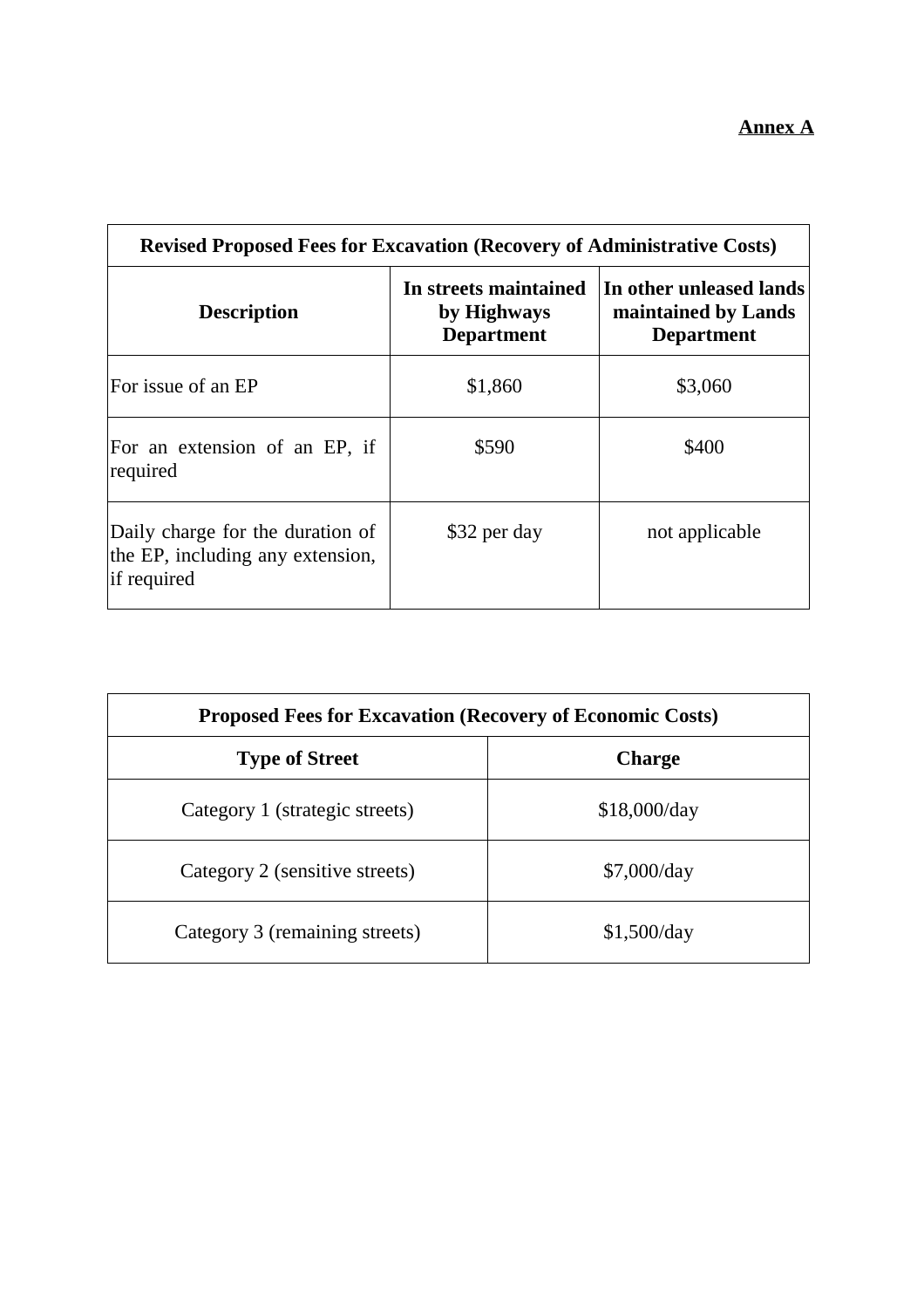|                                                   | Issue of EP | Issue of<br>extension EP | Daily Fee in respect<br>of EP/extension EP |
|---------------------------------------------------|-------------|--------------------------|--------------------------------------------|
|                                                   | \$          | \$                       | \$                                         |
| <b>Staff Costs</b>                                | 59,383,346  | 4,628,734                | 43,037,290                                 |
| <b>Departmental Expenses</b>                      | 2,352,232   | 302,143                  | 2,413,409                                  |
| <b>Accommodation Cost</b>                         | 1,704,949   | 152,878                  | 1,354,845                                  |
| Depreciation of the computerised<br><b>UMS</b>    | 4,625,073   | 746,584                  | 5,655,072                                  |
| Cost of Services provided by other<br>departments | 31,040,364  | 2,575,776                | 5,928,511                                  |
| <b>Central Administration Overheads</b>           | 1,559,846   | 121,585                  | 1,130,478                                  |
| <b>Total Cost</b>                                 | 100,665,810 | 8,527,699                | 59,519,605                                 |
| Total no of permit/permit-day                     | 54,295      | 14,427                   | 1,846,590                                  |
| Unit cost                                         | 1,854       | 591.1                    | 32.2                                       |
| Approved fees                                     | 1,860       | 590                      | 32                                         |

#### **Proposed Fees for Highways Department's Excavation Permits (EPs) (Cost at 2001-02 Prices)**

Note :

1) The above costs include those of HyD, TD and HKPF.

- 2) The staff cost is calculated based on the time spent by HyD in executing their duties in relation to excavation works on streets maintained by HyD.
- 3) The costs for issue of EP and extension EP are for processing EP and extension EP applications, and the costs for daily fee are for audit site inspections. They do not include the costs for prosecution.
- 4) The total no. of permit/permit-day include those for HyD works orders and excavation permits.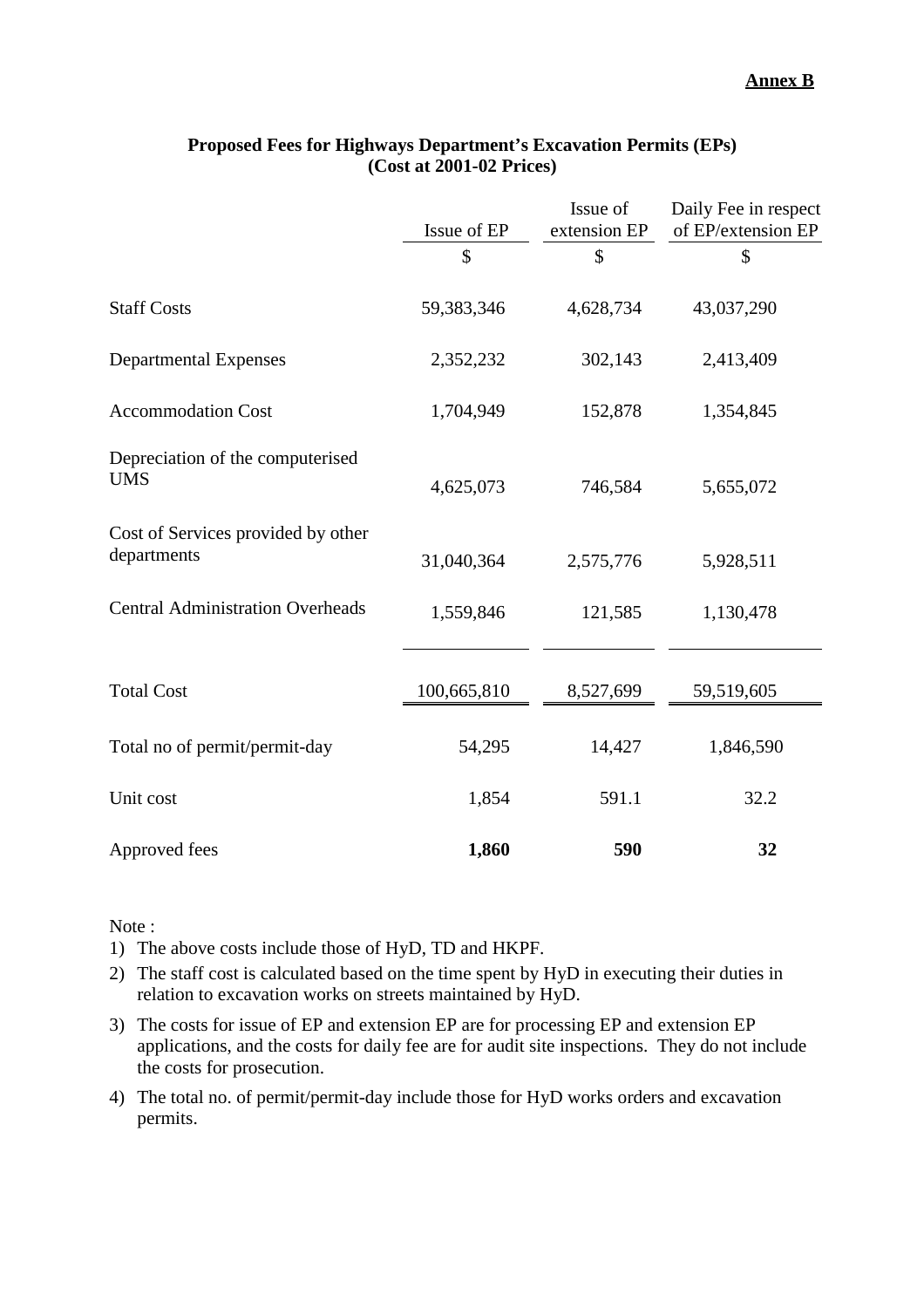|                                                      | Issue of EPs for        | Extension of EPs for    |
|------------------------------------------------------|-------------------------|-------------------------|
|                                                      | excavation in unleased  | excavation in unleased  |
|                                                      | land other than streets | land other than streets |
|                                                      | maintained by Highways  | maintained by Highways  |
|                                                      | Department              | Department              |
|                                                      | \$                      | \$                      |
| <b>Staff Cost</b>                                    | 8,964,166               | 660,396                 |
| <b>Departmental Expenses</b>                         | 260,726                 | 17,773                  |
| <b>Accommodation Costs</b>                           | 444,869                 | 27,982                  |
| <b>Services by Other Departments</b>                 |                         |                         |
| <b>Central Administrative Overheads</b>              | 323,706                 | 23,848                  |
| Total of above costs                                 | 9,993,467               | 729,999                 |
| Number of Permits Issued#                            | 4,506                   | 1,817                   |
| <b>Unit Cost</b>                                     | 2,218                   | 402                     |
| Plus Unit Cost for Copying of<br><b>Land Records</b> | 840                     |                         |
| <b>Total cost</b>                                    | 3,058                   | 402                     |
| <b>Proposed Fees</b>                                 | 3,060                   | 400                     |

### **Proposed Fees for Lands Department's Excavation Permits (EPs) (Cost at 2001-02 Prices)**

#### Remarks:

# The numbers of permits issued in 2001-02 assumed to be the same as that in 1997-98 as the number of EPs issued by Lands Department does not vary greatly from year to year.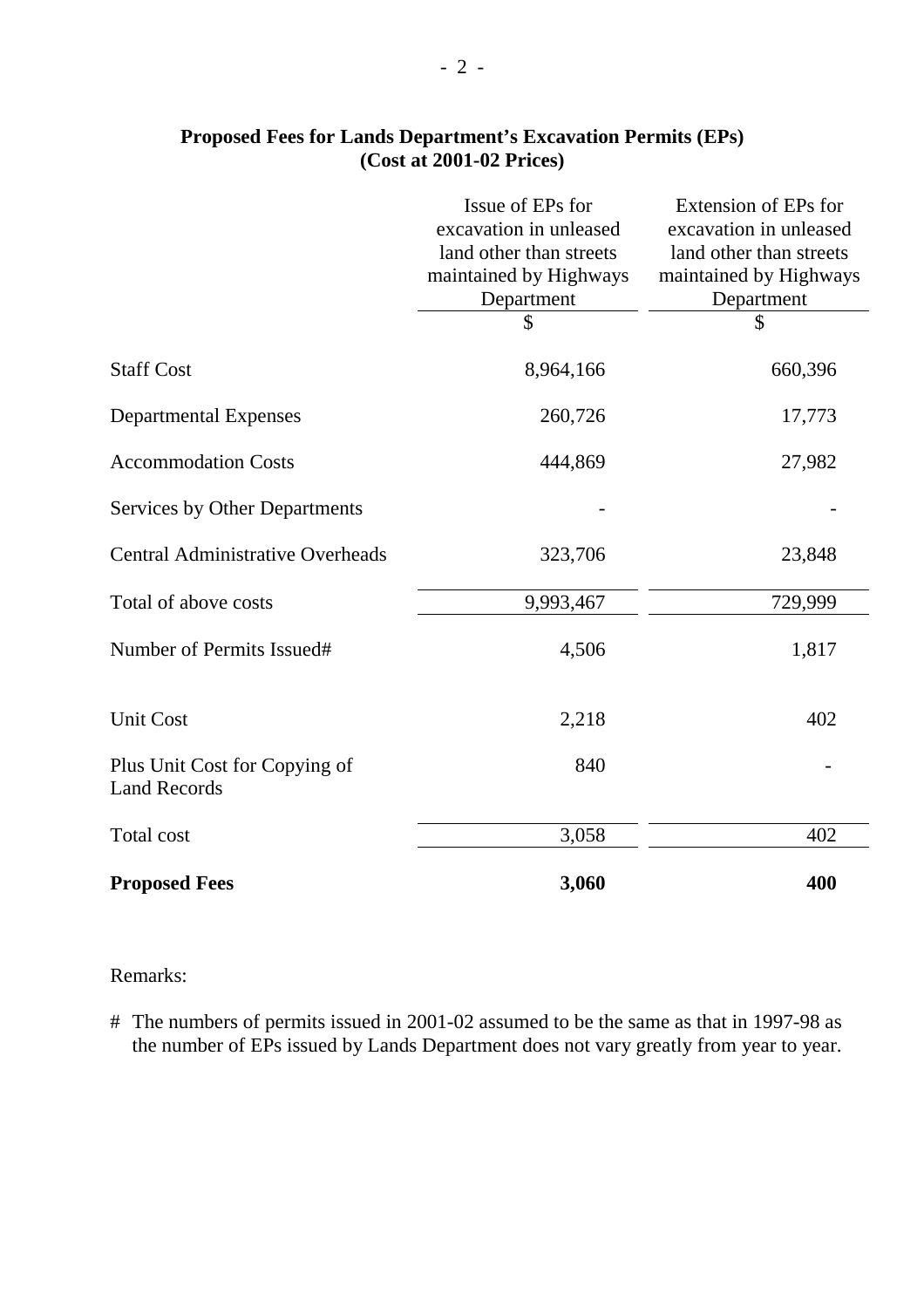### **Methodology in assessing the Additional EP Daily Charge based on Economic Cost due to Traffic Delay**

1. To devise a charging scheme for economic cost, it is essential that we have a classification system of all roads over Hong Kong based on some existing criteria. We identified 3 categories:

#### **Category 1 - Strategic Streets**

This category comprises all strategic streets which basically include all red and pink routes.<sup>1</sup> Since expressways are either red or pink routes, they are automatically included in this category.

#### **Category 2 - Sensitive Streets**

This category includes all traffic sensitive streets other than those specified in Category 1 above. It includes streets where any excavation would normally require a Traffic Impact Assessment (TIA) and/or Day-time Ban would be imposed, and other streets where the closure of a traffic lane will result in major traffic problems<sup>2</sup>.

#### **Category 3 - Remaining Streets**

 $\overline{a}$ 

This category comprises all other streets not included in Category 1 and 2.

2. From each category of streets, Transport Department selected representative road sections and junctions to conduct a computer study to assess the delay to motorists by street excavations.

3. The computer study was done utilizing a transport-modeling package capable of reporting the total travel time for all vehicles passing through a defined road section under different network conditions. For each sample selected, a model run was conducted for the normal road network and a second run was carried out with a road network suitably modified to reflect the loss of road capacity, resulting from the excavation works. By comparing the total travel time experienced by all vehicles through the road section for the scenarios with and without the excavation works, a delay value was derived. This delay was converted to an economic loss in dollars per day by application of a "value of time" factor (\$197.6 /car/ hour) used in the Comprehensive Transport Study.

<sup>1</sup> The existing red routes and pink routes are listed in the Annexes to Highways Department Technical Circular No. 5/2001.

<sup>&</sup>lt;sup>2</sup> This list of roads where TIA and/or Day-time Ban requirements shall apply is also given in the Appendix to the "Guidance Notes No. RD/GN/021" issued by Highways Department.